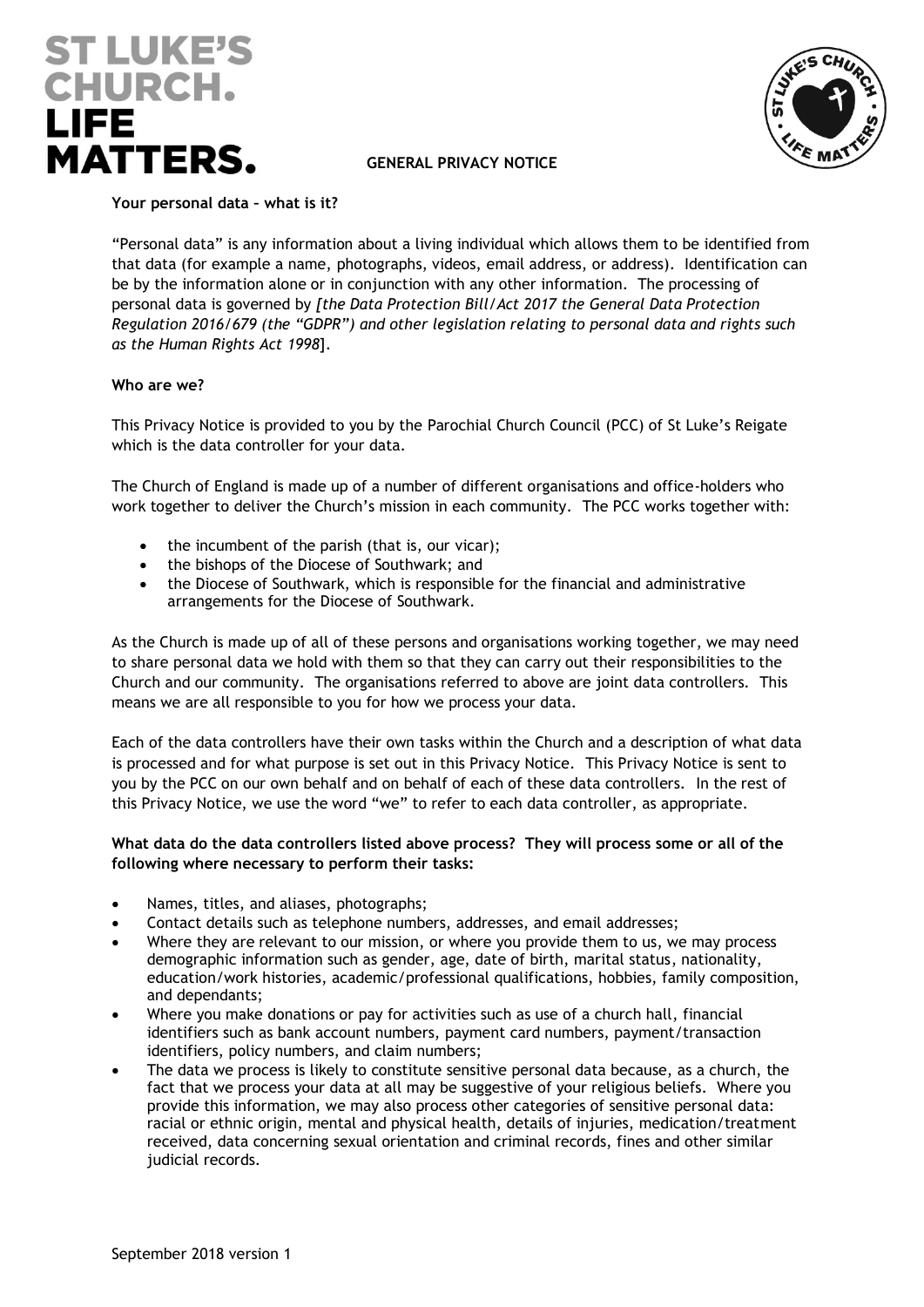## **How do we process your personal data?**

The data controllers will comply with their legal obligations to keep personal data up to date; to store and destroy it securely; to not collect or retain excessive amounts of data; to keep personal data secure, and to protect personal data from loss, misuse, unauthorised access and disclosure and to ensure that appropriate technical measures are in place to protect personal data.

We use your personal data for some or all of the following purposes:

- To enable us to meet all legal and statutory obligations (which include maintaining and publishing our electoral roll in accordance with the Church Representation Rules);
- To carry out comprehensive safeguarding procedures (including due diligence and complaints handling) in accordance with best safeguarding practice from time to time with the aim of ensuring that all children and adults-at-risk are provided with safe environments;
- To minister to you and provide you with pastoral and spiritual care (such as visiting you when you are gravely ill or bereaved) and to organise and perform ecclesiastical services for you, such as baptisms, confirmations, weddings and funerals;
- To deliver the Church's mission to our community, and to carry out any other voluntary or charitable activities for the benefit of the public as provided for in the constitution and statutory framework of each data controller;
- To administer the parish, deanery, archdeaconry and diocesan membership records;
- To fundraise and promote the interests of the Church and charity;
- To maintain our own accounts and records;
- To process a donation that you have made (including Gift Aid information);
- To seek your views or comments;
- To notify you of changes to our services, events and role holders;
- To send you communications which you have requested and that may be of interest to you. These may include information about campaigns, appeals, other fundraising activities;
- To process a grant or application for a role;
- To enable us to provide a voluntary service for the benefit of the public in a particular geographical area as specified in our constitution;
- Our processing also includes the use of CCTV systems for the prevention and prosecution of crime.

# **What is the legal basis for processing your personal data?**

Most of our data is processed because it is necessary for our legitimate interests, or the legitimate interests of a third party (such as another organisation in the Church of England). An example of this would be our safeguarding work to protect children and adults at risk. We will always take into account your interests, rights and freedoms.

Some of our processing is necessary for compliance with a legal obligation. For example, we are required by the Church Representation Rules to administer and publish the electoral roll, and under Canon Law to announce forthcoming weddings by means of the publication of banns.

We may also process data if it is necessary for the performance of a contract with you, or to take steps to enter into a contract. An example of this would be processing your data in connection with the hire of church facilities.

Religious organisations are also permitted to process information about your religious beliefs to administer membership or contact details.

Where your information is used other than in accordance with one of these legal bases, we will first obtain your consent to that use.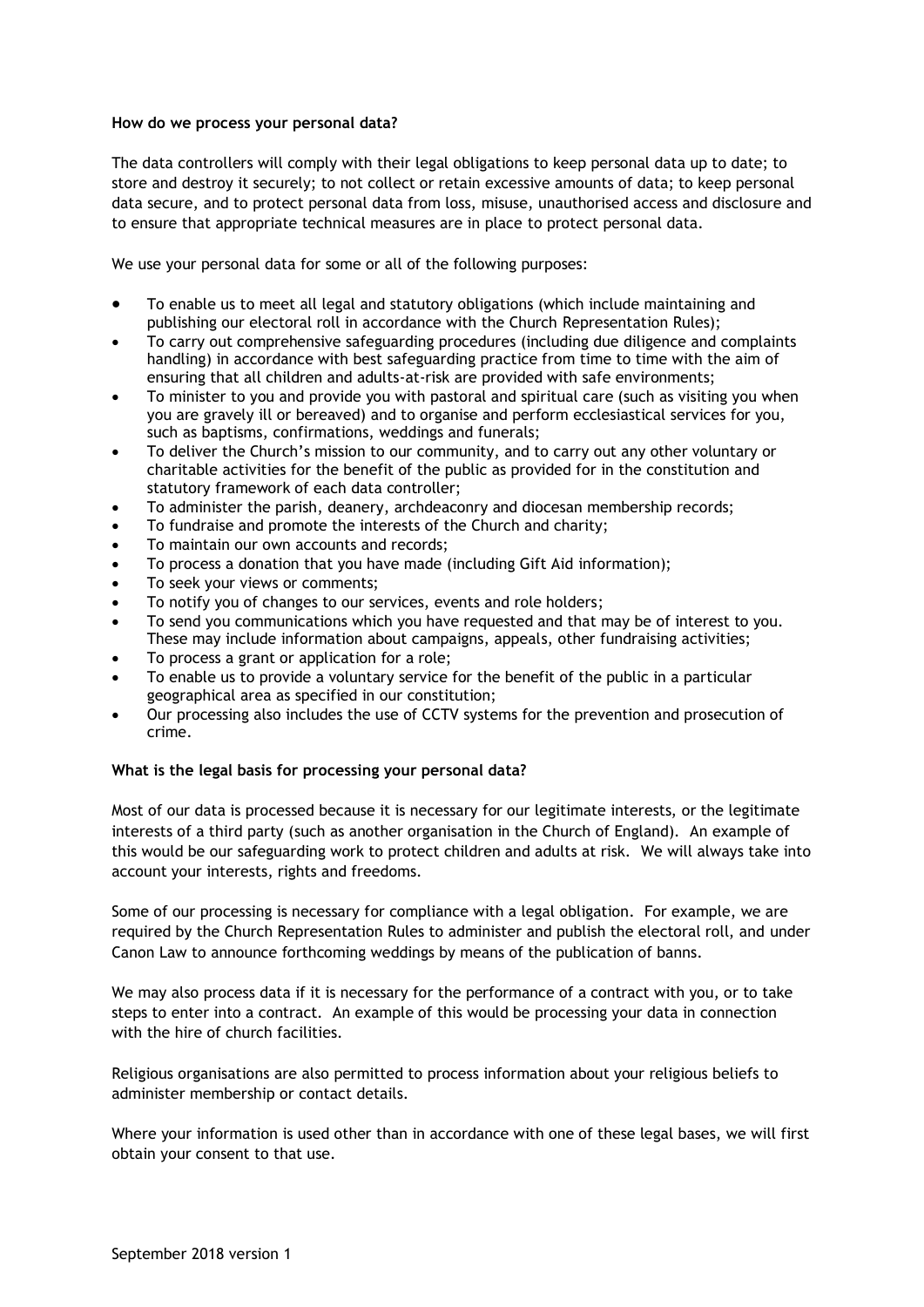## **Sharing your personal data**

Your personal data will be treated as strictly confidential. It will only be shared with third parties where it is necessary for the performance of our tasks or where you first give us your prior consent. It is likely that we will need to share your data with some or all of the following (but only where necessary):

- The appropriate bodies of the Church of England including the other data controllers;
- Our agents, servants and contractors. For example, we may ask a commercial provider to send out newsletters on our behalf, or to maintain our database software;
- Other clergy or lay persons nominated or licensed by the bishops of the Diocese of Southwark to support the mission of the Church in our parish. For example, our clergy are supported by our area dean and archdeacon, who may provide confidential mentoring and pastoral support. Assistant or temporary ministers, including curates, deacons, licensed lay ministers, commissioned lay ministers or persons with Bishop's Permissions may participate in our mission in support of our regular clergy;
- Other persons or organisations operating within the Diocese of Southwark including, where relevant, the Southwark Diocesan Board of Education, Southwark Cathedral and Subsidiary Bodies;
- There may be other legal entities we share data with within the Church of England who are also data controllers;
- On occasion, other churches with which we are carrying out joint events or activities.

## **How long do we keep your personal data?**

We will keep some records permanently if we are legally required to do so. We may keep some other records for an extended period of time. For example, it is current best practice to keep financial records for a minimum period of 7 years to support HMRC audits. In general, we will endeavour to keep data only for as long as we need it. This means that we may delete it when it is no longer needed.

# **Your rights and your personal data**

You have the following rights with respect to your personal data:

When exercising any of the rights listed below, in order to process your request, we may need to verify your identity for your security. In such cases we will need you to respond with proof of your identity before you can exercise these rights.

- 1. The right to access information we hold on you
	- At any point you can contact us to request the information we hold on you as well as why we have that information, who has access to the information and where we obtained the information from. Once we have received your request we will respond within one month.
	- There are no fees or charges for the first request but additional requests for the same data may be subject to an administrative fee.
- 2. The right to correct and update the information we hold on you
	- If the data we hold on you is out of date, incomplete or incorrect, you can inform us and your data will be updated.
- 3. The right to have your information erased
	- If you feel that we should no longer be using your data or that we are illegally using your data, you can request that we erase the data we hold.